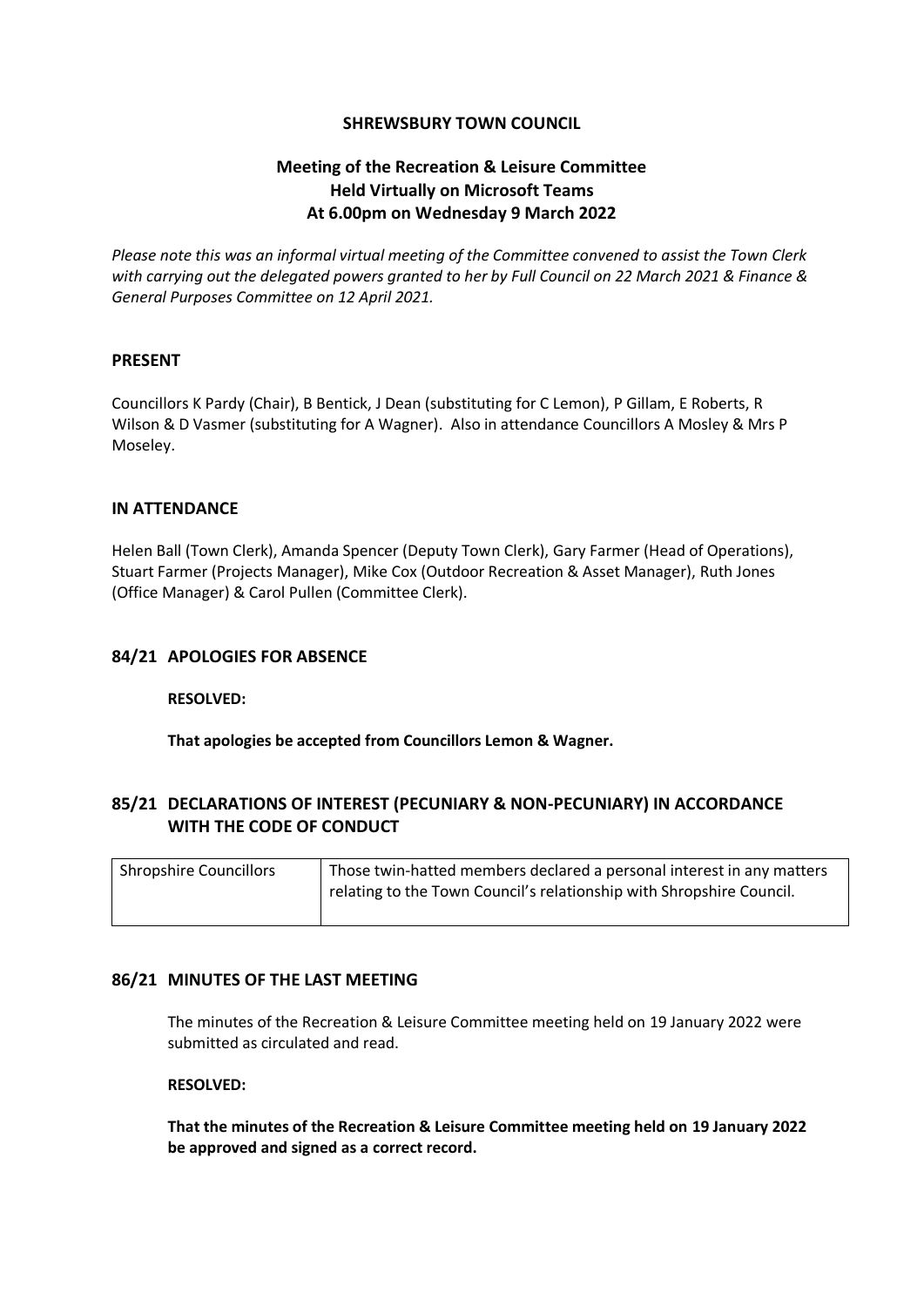# **87/21 MATTERS ARISING FROM THE PREVIOUS MEETING**

**72/21 – Ref 64/01 Shorncliffe Recreation Ground** – Councillor Wilson & the Town Clerk had met with Redkite on site were awaiting proposals.

**72/21 – Ref 64/02 Stanley Lane Recreation Ground** – Matters were being clarified with the preferred tenderer. Councillor Bentick had raised a potential objection from a resident about lighting that had not been picked up in the original consultation. Awaiting confirmation to proceed.

**72/21 – Ref 66/02 Dana Gardens** – The Town Clerk and the Contracts & Arb Officer had visited the site and they did not feel the tree was as close to the property as had been suggested. The tree officers at Shropshire Council had been contacted to determine how acceptable minor pruning would be to reduce impact from lower limbs.

**81/21 – Trees** – The Queens Green Canopy matters were going well with some 500 trees having been distributed. Work in the Quarry to deadwood the Lime Trees was going exceptionally well.

# **88/21 CAPITAL PROGRAMME**

Ahead of the meeting, the Capital Programme had been circulated to members and the Town Clerk provided the following updates:

- Stanley Lane improvements there was a preferred tenderer
- Greenacres Play Area tenders were being evaluated and the local ward member was being consulted
- Abbey Gardens footpath & drainage tenders were being drawn up
- Cycling & Walking Map had been commissioned
- Beaver Project further information had been sent to DEFRA
- Street Lights upgrades were underway
- Mary Webb Play Area had been done
- Quarry Solar Lights were in and had held up well in the floods
- Football Foundation EOI Sean McCarthy had been discussing Stage 2 application with the Football Foundation and Shropshire FA
- Height restrictions barriers had now all gone in and there has been positive feedback from the residents
- Drainage works on the County Ground would be started first but the water table was still to high for works to begin
- Moston Road further conversations required before progressing

#### **RESOLVED:**

**That the Report be noted.**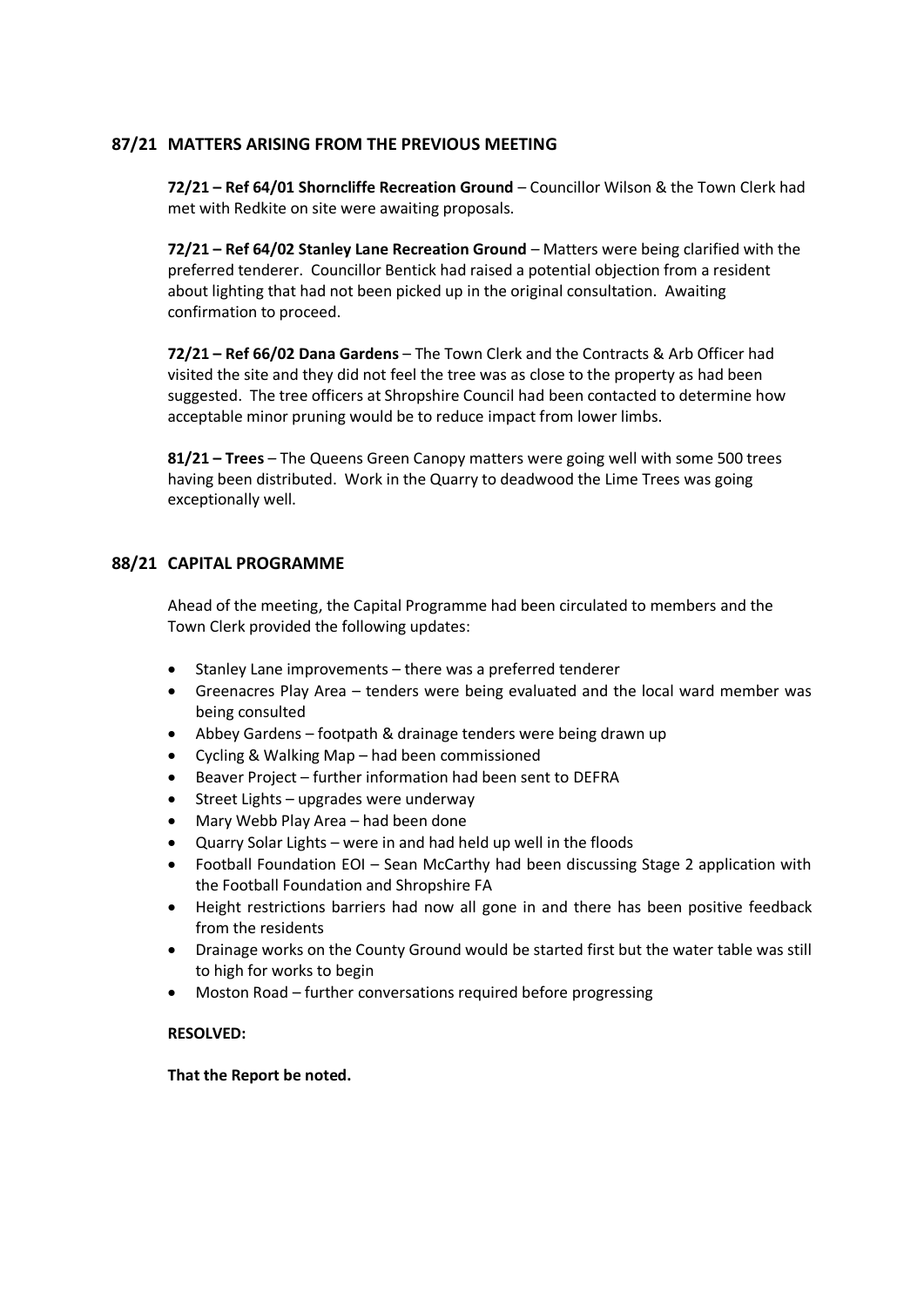# **89/21 FOOTFALL**

The Project Manager reported that during January and February, the expected drop in total visitor numbers was as in previous years. Figures had remained fairly consistent especially with Quarry visitors remaining high.

Flooding towards the end of February certainly had an impact on visitor numbers as well on the counting equipment in the Quarry. Whilst all efforts had been made previously to prevent damage to the equipment, high level floods of the river meant equipment had needed to be removed where possible resulting in a period of approximately five days when the Quarry counters were not operational but areas were accessible.

#### **RESOLVED:**

**That the Report be noted.**

#### **90/21 FISHERIES**

The Outdoor Recreation & Asset Manager reported:

**Mousecroft Pool –** all tree work had been completed by Western Power, with no issues received during the work. The previous grant application for three platforms was successful and the fisheries were looking to bid in the 2022-23 financial year to construct another three platforms.

**Monkmoor Fishery –** due to the bad weather and flooding the laying of the stone surface had been delayed. Once the lane dried out the work would be completed at the earliest opportunity.

**Oxon Pool** – the vermin problem had been resolved and was completed over a couple of days, so there was reduced risk of other wildlife being affected.

**Reabrook Fishery** – new signs still waiting to be installed, this would be done in conjunction with other sites and when ground conditions improved.

**Radbrook Pool** – the three replacement platforms had been installed and it was pleasing to note the continued maintenance of the outflow had meant that during the recent heavy rain, the surrounding paths were not flooded.

**County Ground and Quarry** – during the close of the fishing season (15 March-15 June) the pegs would be inspected and repaired as they were prone to damage during flooding. All would need re stoning once all risk of flooding had passed.

**Emstrey Fishery** – the additional car parking arrangements were still under discussion but appeared to be going well. The five platforms had not been installed due to high river levels.

**Belvidere Fishery** – grant application for the three platforms had been submitted.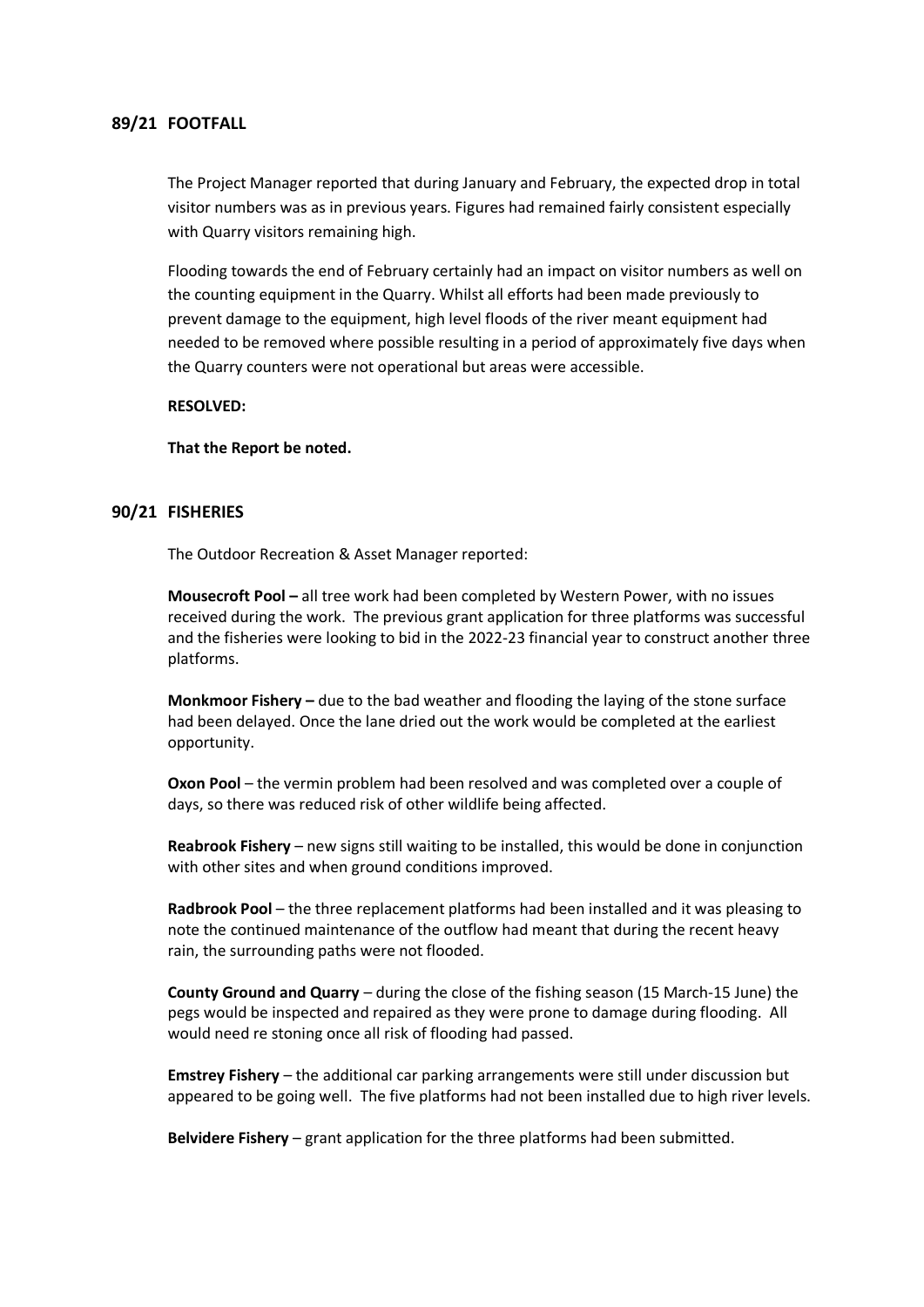**Sydney Avenue** – grants had been submitted for the four replacement platforms and result of the bid should be known by the end of March.

**New signage** – these had not been done yet and the last flood had delayed the work again. All locations would be completed at the same time and would include a new sign for the disabled platform at Radbrook Pool.

**Family Academy –** would commence from Easter, with a total of eight events running until the end of the summer. Staff were now qualified to organize and supervise coaching sessions and grants were being applied for to host an open evening event subject to covid guidelines.

**Angling competitions –** Shrewsbury had hosted two competitions from the original four, however with poor water quality and lack of fish, the organisers had withdrawn future competitions until the water quality and surrounding environments improved.

Members thanked the Outdoor Recreation & Asset Manager and expressed their concerns on the issues surrounding the poor water quality. The Town Clerk reported previous discussions on the issue of combined sewer outflows at the Finance & General Purposes Committee and a resolution had been taken to hold a public meeting although this had not been possible due to Covid restrictions. The Council had worked closely with the Angling Trust and Phillip Dunne the MP for South Shropshire as he had presented a Private Members Bill on the subject of Combined Sewer Outflows and had been given commitment from DEFRA that this would be address. Officers were in regular contact with Severn Trent who did recently appointed River Wardens to look at this issue.

Members asked that the Town Clerk endeavour to convene a public meeting as soon as possible and invite Severn Trent and other local activists who were striving to improve the quality of waterways and may be able to provide some good quality information to inform the debate.

Councillor Roberts reported that as a local resident of Radbrook, she had observed that the paths around Radbrook Pool had been flooded during the recent flooding event.

# **RESOLVED:**

- **(i) That the report be noted;**
- **(ii) That the Town Clerk convene a public meeting as soon as possible;**
- **(iii) That the Town Clerk write to Severn Trent to express members concerns.**

#### **91/21 TEAM SHREWSBURY**

The Team Shrewsbury report had been circulated prior to the meeting and the Office Manager provided an update. Claremont Place was still experiencing issues with individuals urinating and drug taking. There were also large numbers of vehicles travelling through the small archway and often damaging the property. The Community Safeguarding Partnership were currently reviewing the issues which residents were experiencing.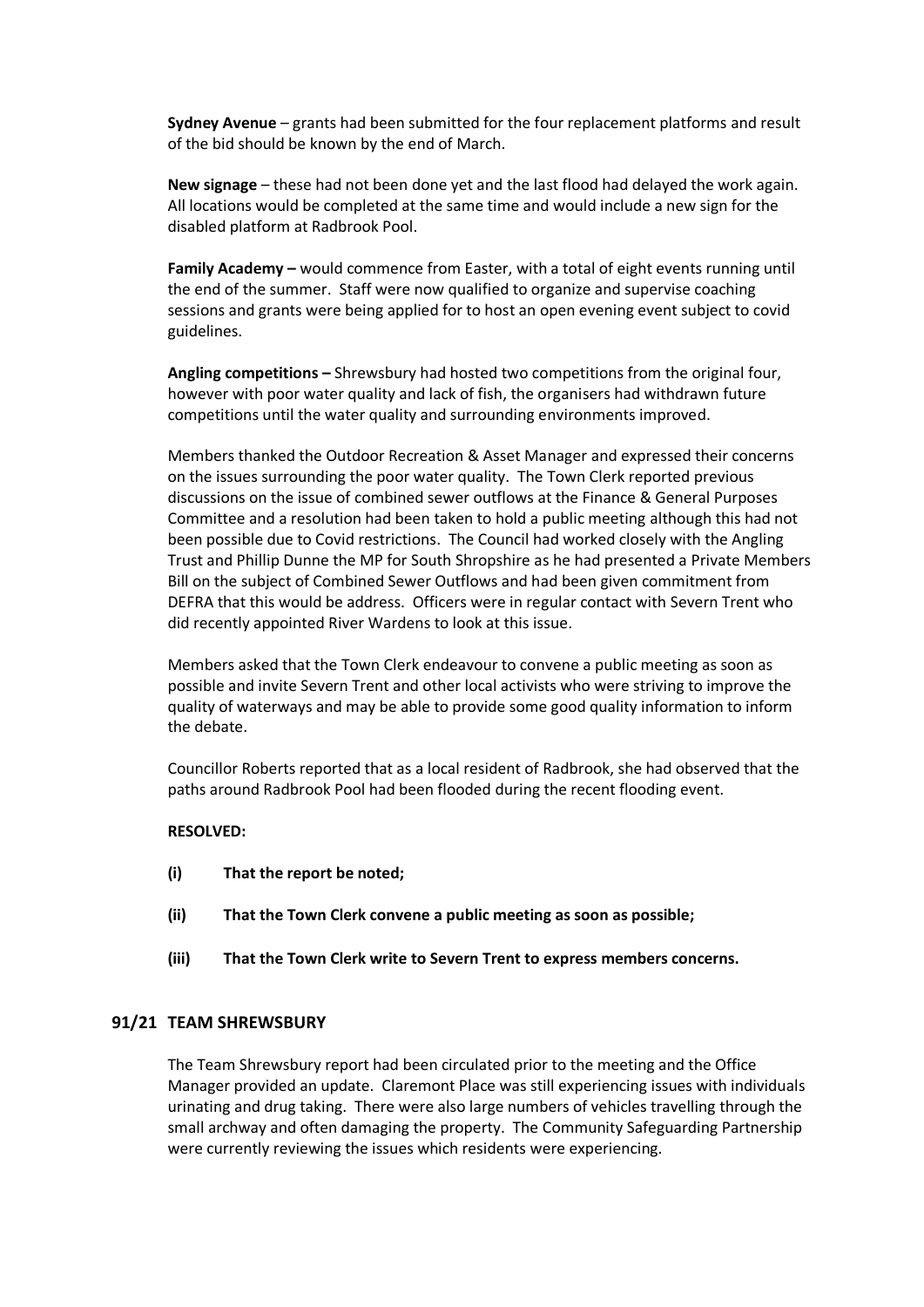Shropshire Council were currently obtaining costs for deployable cameras, however there would be ongoing maintenance costs with these cameras, including the relocating of cameras. Costs were not yet available and would be provided at a future meeting.

Child Exploitation leaflets would be shared with members via e-mail designed to raise awareness on how to recognise signs of exploitation and the reporting of any concerns.

Councillor Wilson expressed concern about river safety, in particular sections of the river that remained unfenced.

Councillor Mosley reported that there was significant opposition to fencing along the river for aesthetic reasons so there would need to be further discussions and consultation about the risks and the health and safety aspect. Where the fencing had been done along the Castlefields stretch, it remained unfinished, there were supposed to be ladders to enable people to climb out of the water but these had not yet been put in place.

The Town Clerk reported that the River Safety Working Group had risk assessed the whole length of the river bank and there was an acceptance that there was never any possibility of fencing the all bank for various reasons including public opposition and the potential issue of getting people out if they fell in.

#### **RESOLVED:**

- **(i) That the Report be noted.**
- **(ii) That The Town Clerk contact Shropshire Council regarding the unfinished fencing.**

# **92/21 EVENTS**

#### **92.1 Events Programme for 2022**

The Outdoor Recreation & Assets Manager reported on the events programme. It was pleasing to see that more events for this year were confirmed. There were a couple of new Bands who had asked to perform in the Bandstand. The organisers of the Carnival had reported that for logistical reasons the Carnival would not be taking place in 2022 but they had rebooked for 2023 and had changed the month from June to July. He reported he had been approached by many wanting to organise charity concerts in support of Ukraine, but it was not possible to organise large concerts as this went against Council Policy and the terms of the Licence but there was to be a charity fun run on 26 March.

Councillor Dean expressed concern about the back to back concerts on one weekend in July which he felt this was a burden to those living locally. The Outdoor Recreation & Assets Manager said that it was within the Council's Policy and within the terms of the Licence. Every effort was made to minimise disruption to the local community and parts of the Quarry would remain open to the public throughout.

Councillor Wilson requested that a Ukrainian flag be flown from the Quarry flagpole in support of the Ukrainian people. The Town Clerk reported that currently the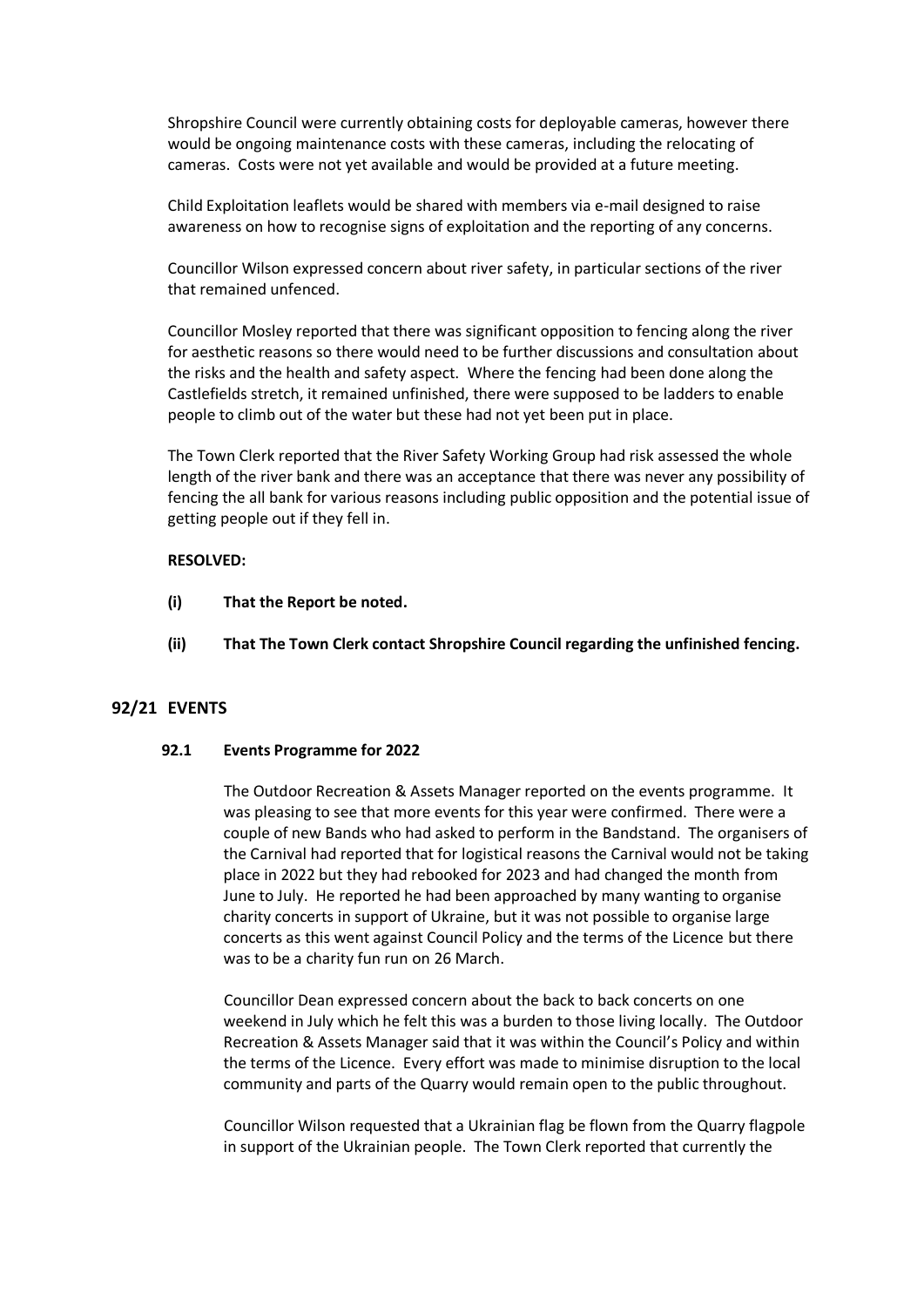Council had not been able to source one as demand for Ukrainian flags nationally was high.

#### **RESOLVED:**

**That the Report be noted.**

#### **92.2 Town Council's Policy on Security Planning**

Members considered a draft policy on the Town Council's approach to security planning.

The Town Clerk had previously reported on the need for a Security Plan to set out the Council's position on how it would protect the public and staff from terrorism. As could be seen from the Plan there were a number of statutory duties to protect the public and the consequences of such could be quite onerous on not just the Council as a Corporate Body, but the Town Clerk personally as the Premises Licence Holder and the Outdoor Recreation & Assets Manager as the Designated Premises Supervisor.

Much of the need for this process came from the outcome of the Public Inquiry into the Manchester Arena Bombing in 2017. That Inquiry made quite radical recommendations to Government to create a Statutory Duty to Protect the public in what would become Publicly Accessible Locations. These would include places like restaurants and theatres and shopping centres but also parks and open spaces. This also extended to normal activity and not just during events and the need for staff to be aware of what a terror threat might look like and equally importantly what to do in the event of a serious credible terror threat.

The plan set out the Council's process in developing individual Security Plans for events and activities but also what its requirements would be for organisations seeking to use its assets for events. The Policy set out the reasonable, proportionate and relevant measures that would be put in place to mitigate any risk as far as possible, how it would assess any Threat, Risk & Harm to the public, how it would document the fact and how it would liaise with staff and stakeholders to ensure terrorism awareness becomes its normal way of working.

The draft Policy had been shared with the Safety Advisory Group and the Counter Terrorism Security Advisers at West Mercia Police and all were of the view this needed to be in place now and officers become accustomed to this way of working ahead of any statutory protect duty coming into place and being forced to bring in measures reactively. This was about not being complacent in any way shape or form and working in a multi-layered "Team Shrewsbury" decision making and operational delivery process.

These were challenging times and the terror threat remained severe in this country. People might think that there was no reason that there should be a terror threat in this county and this town but there was no reason to suggest there should not. It was timely in that this has been reviewed this against last year's events programme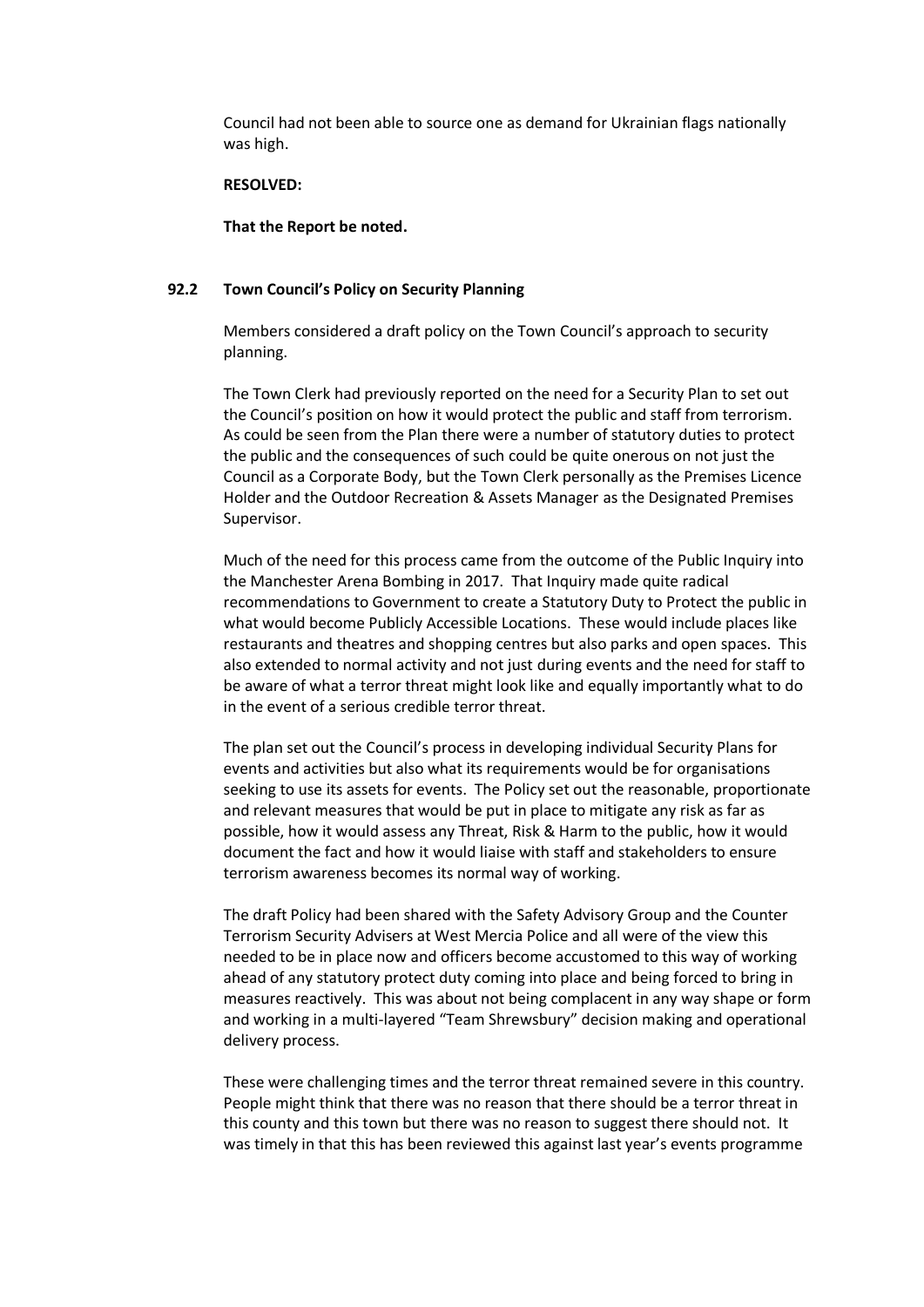in the park as well as events the Town Council organise and it was ready for the new events season.

The Town Clerk emphasised the need for Council to have this approach and be seen to be leading the way so that Shrewsbury was recognised as a safe place to host events and a safe place to attend events because the economic impact of the event programme facilitated in the Quarry added greatly to the vitality and viability of the town.

Therefore, the Committee was asked to recommend adoption of this Policy and to diarise its review annually.

Councillor Wilson thanked the Town Clerk and Officers for the work they had put into preparing this document and stressed the importance of the review in keeping the policy robust as it operated.

#### **RECOMMENDED:**

- **(i) That the Approach to Security Planning Policy be adopted;**
- **(ii) That the Approach to Security Planning Policy be reviewed by the Recreational & Leisure Committee annually.**

#### **92.3 Revisions to the Council's Outdoor Music Events Policy**

Members considered a draft policy on the Outdoor Music Events.

The Town Clerk reported that this policy fitted well with the Security Planning Policy Document.

The Council operated a Premises Licence for Events in the Quarry Park and whilst it worked well in consolidating conditions and the Council being able to control matters, it placed a huge responsibility on the Council not just as a Corporate Body but also the Town Clerk personally as the Premise Licence Holder and the Outdoor Recreation & Asset Manager personally as the Designated Premises Supervisor.

There were also a number of other Premises Licences that the Town Council operated, the other key one in question was the one that covered the town centre.

When the Town Council was established twelve years ago, if anyone wished to book the Quarry, they simply filled in the application form, paid the fee, filled in the Risk Assessment and confirmed they had Public Liability Cover and officers had little involvement. Now the emphasis is on Town Council Officers to undertake stringent Due Diligence to ensure that Event Organisers have followed the necessary Licensing Conditions of our Premises Licence. The 2003 Licensing Act has four key objectives that we have a duty to comply with – Prevention of Crime & Disorder, Public Safety, Prevention of Public Nuisance and Protecting Children from Harm.

The key documents required from the Town Council's Premises Licence are Event Management Plans, Security Plans and Noise Management Plans and all need to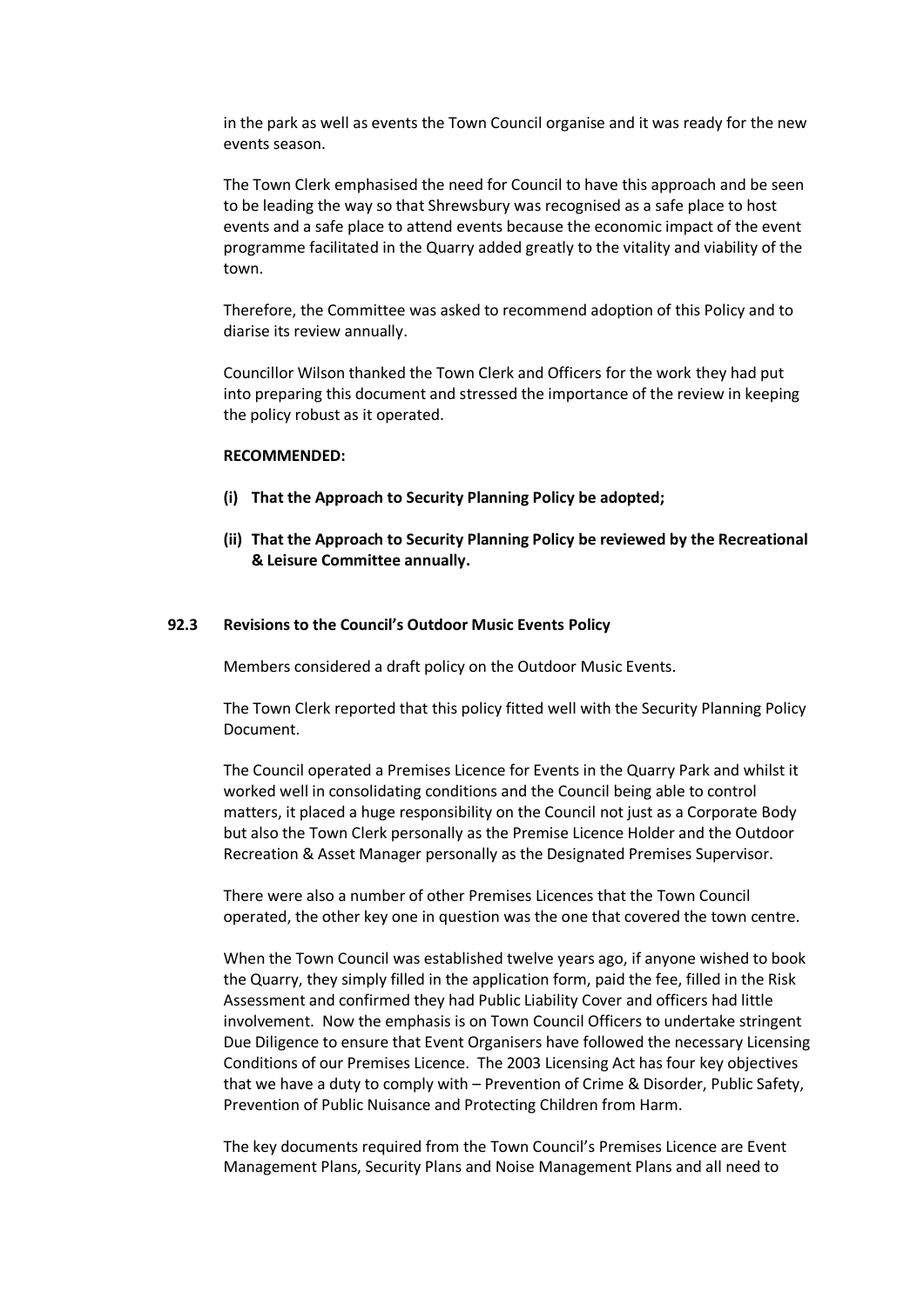work in harmony with each other to ensure good quality events that are safe and enjoyable for the public. The Policy sets out how this will be done, what measures Event Organisers need to follow and how officers confirm and document the levels of Due Diligence undertaken and equally mechanisms for addressing any public discontent with events whilst they are taking place. Much goes on behind the scenes in managing events in the Quarry. Decisions are not taken lightly. Officers liaise closely with Safety Advisory Group Colleagues.

The development of an Events Policy is a requirement of the Town Council's Premises Licence and was last updated in 2018 when the Town Council requested amendments to that licence. Over 1.5million visitors to the park every year and well over ¼ million of those attend events. Shropshire has the biggest portfolio of events in Shropshire, Worcester and Hereford; in fact this side of Birmingham. The Town Clerk stressed that as one of the largest, most influential Town Councils in the country being seen to do things properly was essential. Like the Policy on Security Planning this Committee would need to review this policy annually.

Councillor Dean raised concern that this document had not been publicised on the Town Council website ahead of the meeting and wondered where that left this Committee in terms of recommending approval. Councillor Mosley pointed out that this Committee would only be recommending approval and any decision would need to be ratified by Full Council.

Councillor Dean again raised concern about the disruption to local residents and said that he would like to see an addition to the policy that prevented two consecutive nights of music. The Town Clerk pointed out that any changes would not only affect the music events but also potentially the Flower Show and the Food Festival which were both two day events.

The Town Clerk responded that music concerts attracted high numbers of people and the number of complaints were extremely low with only six complaints received last year. The Premises Licence included significant buffers which prevented events actually meeting the boundaries of the park and it was very specific of where the noise was monitored from and the events were monitored on a regular basis including by the Shropshire Council Out-of-Hours Team. There was a requirement of the organisers to actually monitor them so they did keep well within the boundary limits of the premises licence maximum sound levels.

Councillor Roberts expressed concern at costings and the price of refreshments within these events. The Town Clerk clarified that within the booking form it was made clear to organisers that they must allow people to leave and return to the venue at will which enabled people to go into the town centre or they were able to bring their own food in food in if they wished.

The Outdoor Recreation & Asset Manager reported that the Policy was based on the Premise Licence which several years ago had been the subject of consultation when a revision of that licence had been done. Organisers booking the Quarry often complained the conditions were more severe than anywhere else they tended to go.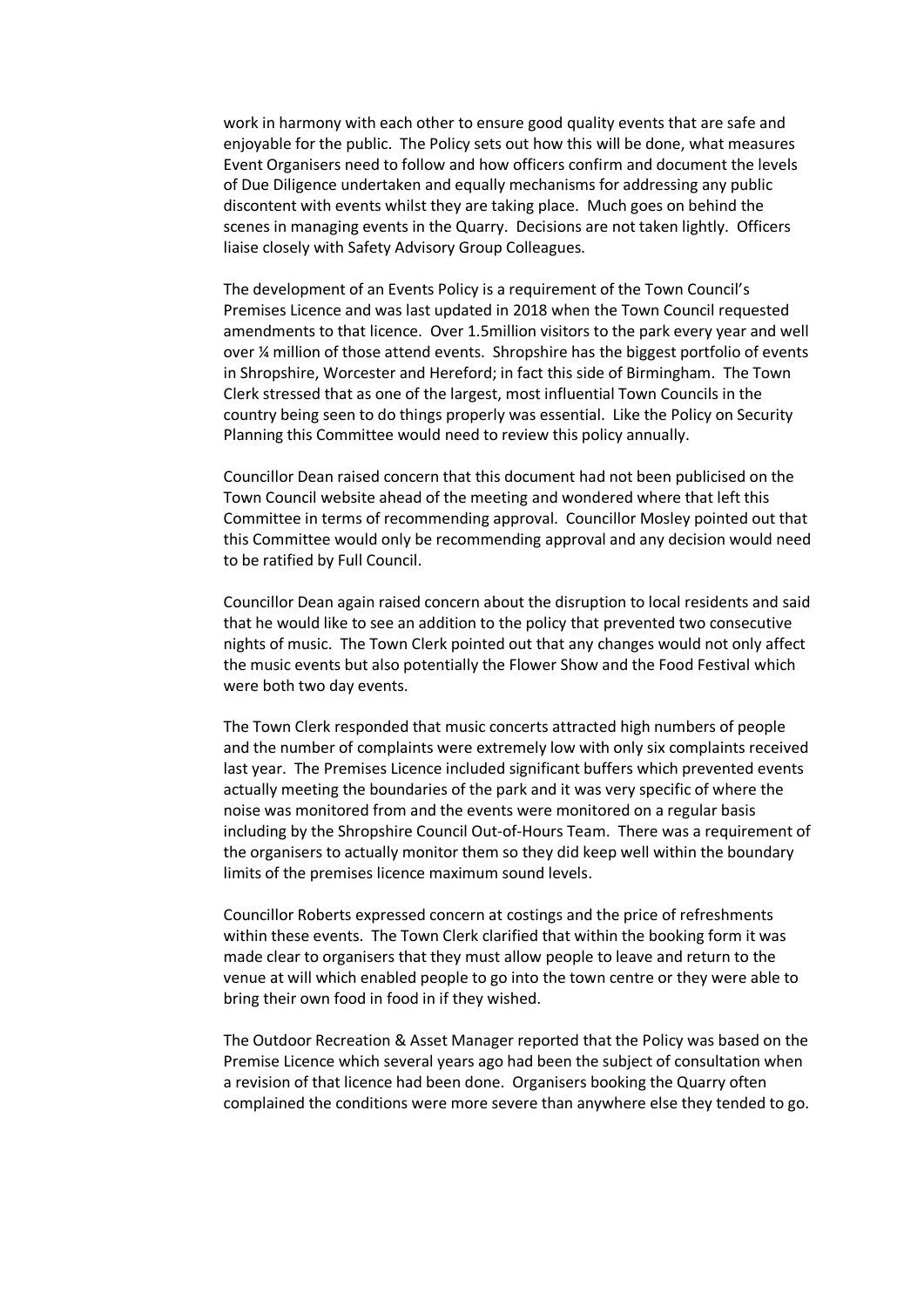#### **RECOMMENDED:**

- **(i) That the Policy for Outdoor Music Events in the Quarry & Other Council Owned Land be adopted;**
- **(ii) That the Policy for Outdoor Music Events in the Quarry & other Council Owned Land be reviewed by the Recreational & Leisure Committee annually.**

#### *Councillor Dean left the meeting*

# **93/21 SHREWSBURY IN BLOOM**

Minutes of the Bloom Committee meeting of 8 February 2022 had been circulated ahead of the meeting and the Head of Operations reported on activity.

Sustainable floral planters in New Street commissioned by Shropshire Council as part of the traffic calming and pedestrianisation measures had been due to go out but this had been postponed due to flooding and were now awaiting traffic road closure to enable them to be done. There were a number of planters in the town centre that Shropshire Council had put in and there were due to planted with sustainable plants shortly. The trees had arrived at the Nursery and the shrub order was awaited.

Upgrade and refurbishment of the bus shelters was going out to Tender and the Council had started on the green roofs plant propagation; this was going well and there was enough material to do 3-4 green roofs so these were being prepped in the nursery.

The Nursery Open Evening was planned for 9 June and this would be publicised on the website. Preferred date for Bloom judging was around 21 July before the schools broke up and it was hoped to include Abbey Gardens and Monkmoor Meadows in the Parks & Open Spaces Category.

The planting programme was underway with plants coming in and cuttings being taken and behind the scenes at Weeping Cross staff had been busy allocating trees for the Queen's Green Canopy. He reminded members that there was a due process and any requests for additional planters needed to be directed through the Town Clerk for consideration by the Bloom Committee.

Members expressed positive feedback from the constituents particularly on the planting in the Quarry.

Councillor Mosley asked if members could have information about which bus stops were going to be treated so they could explain more fully to residents. He also mentioned that some time ago members had been asked to give locations that they felt would benefit from additional planters, particularly to enhance the approaches to and from the town.

The Head of Operations confirmed that this was on the Councillor Wishlist and this would be revisited to assess which ones were practical for consideration. He confirmed that a list of bus shelters due to have sedum roof would be circulated to members and that Neighbourhood Wardens did regularly clean and inspect the bus shelters.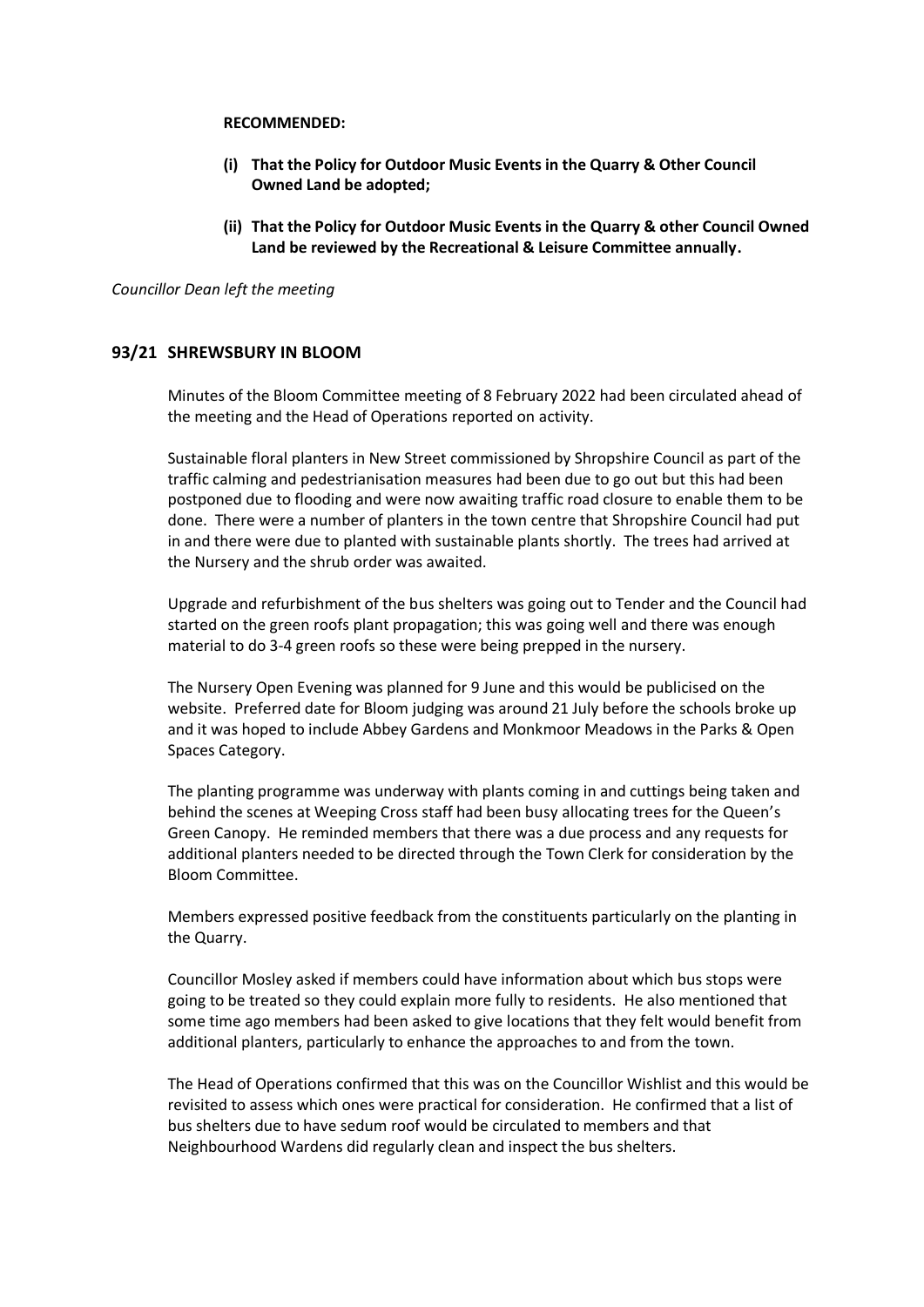#### **RESOLVED:**

- **(i) That the Minutes of the Bloom Committee meeting of 8 February 2022 be accepted;**
- **(ii) That the update be noted.**

# **94/21 LOCAL POLICING CHARTER PRIORITIES**

Prior to the meeting the Team Shrewsbury – Local Policing Charter Priorities had been circulated and members were asked to approve the list of policing priorities for the next quarter that were proposed to be sent to West Mercia Police. The Town Clerk and the Office Managers had spent time chatting through the best way to present the priorities to the Safe Neighbourhood Teams in Shrewsbury and how in turn they would get feedback back to the Council. Superintendent Bill had recognised that there were still processes to iron out in operationalising the Charter but through Council members needed to keep feeding into the process as required.

Town Clerk reiterated the Office Manager's words and reported that Superintendent Bill was keen to issue feedback and to give a flavour as to how they were addressing some of these, there had been a long conversation with him about drugs misuse and the fact that some arrests made outside of the county were starting to have positive impacts locally. He was keen to provide as much information as possible but his view was that reviewing priorities every six months rather than every three would give been opportunity for feedback from some of these issues.

# **RESOLVED:**

- **(i) That the Report be noted;**
- **(ii) The Committee approves the priorities for the April 2022 submission.**

*Councillor Gillam left the meeting during consideration of the next item*

# **95/21 RECREATION GROUND MATTERS**

The Town Clerk reported that along with Councillors Bentick, she had met with representatives of the Trinity Church to discuss plans for the Glebe Field and to discuss their aspirations for the Church Road Recreation Ground. Details of those discussions were set out in the report circulated to members prior to this meeting. Staff had not been instructed to undertake much work on this as it was imperative that the Town Council establish its position on developing parking options on the Church Road Recreation Ground and that was a matter for this Committee to consider. Following the publication of the agenda, a number of representations had been made by residents of Meole on the development of additional car parking; these had been forwarded to members of the Committee.

Councillor Bentick set out his wish to address the issues of road safety in the Church Road area including the level of unauthorised parking and speeding and he saw the proposals by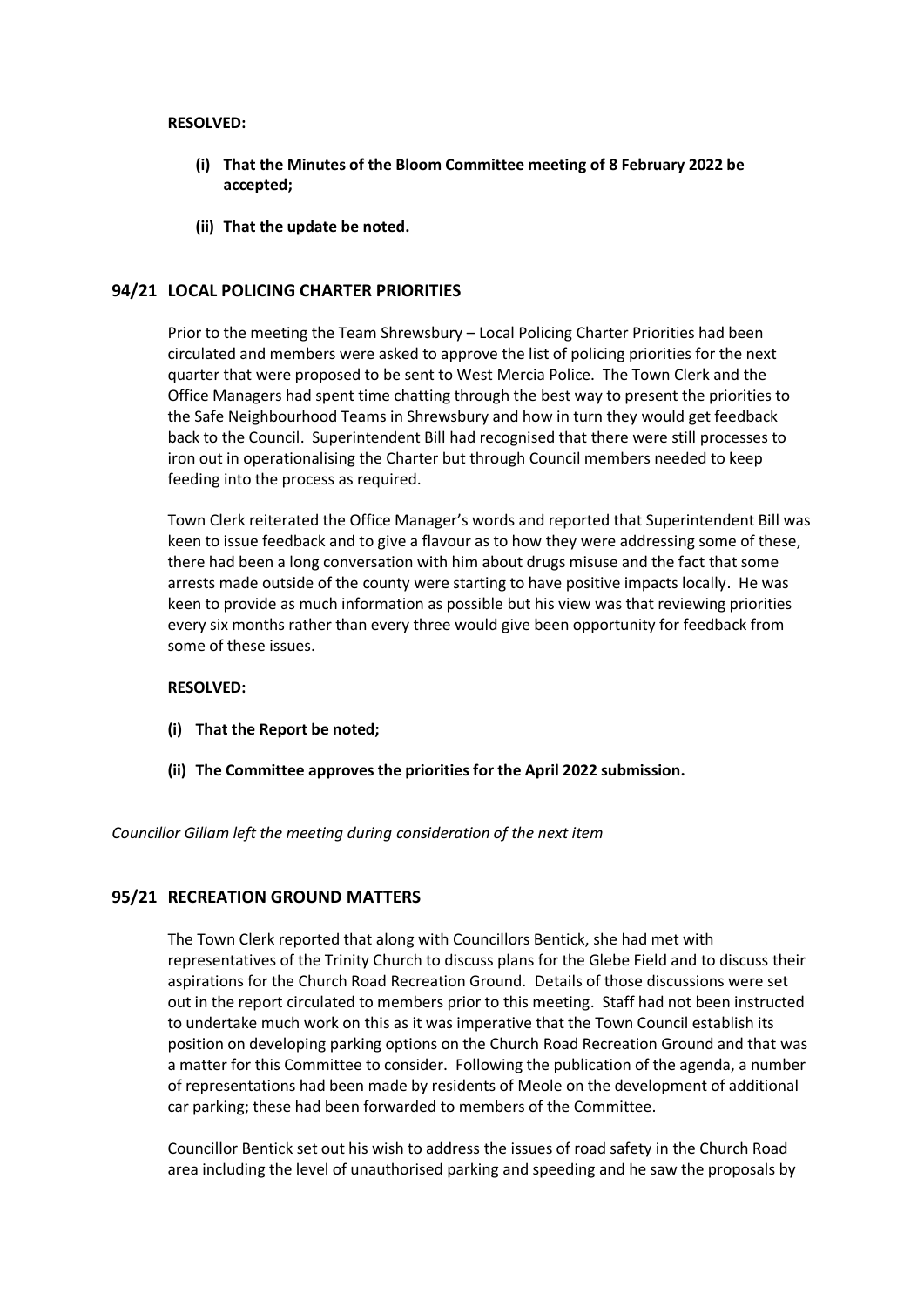the Church to open up recreational space at the Glebe Field would allow for the Church Road Recreation Ground to accommodate more parking to address these issues.

The Head of Operations gave background history to this area and the fact that the residents saw the Recreation Ground more as a Village Green. Arboricultural Officers at the Town Council had reviewed the Tree Report commissioned by the Church and questioned suggestions that no parking could be developed on site.

Members raised the following comments:

- There was no long-term commitment by the Church to develop the Glebe Field for recreational amenity but there was a wish on their part for a long-term commitment to parking at the Church Road Recreation Ground
- Highways matters was the responsibility of Shropshire Council, not Shrewsbury Town Council
- The Town Council had declared its Climate Emergency and resolved to commit to promoting active travel; members did not see installing car parking on the recreation ground meeting that commitment

#### **RECOMMENDATION:**

- **(i) That there be no plans to extend car parking provision at the Church Road Recreation Ground;**
- **(ii) That a more effective and efficient solution be sought to white line the hard standing area to maximise existing car parking provision**
- **(iii) That Officers would continue discussions with the Trinity Church with regard to the use of the Glebefields**

**Vote**

**Councillor Bentick – Against Councillor Pardy – For Councillor Roberts – For Councillor Wilson – For Councillor Vasmer - For**

# **96/21 ALLOTMENTS**

The Town Clerk reported on operational meetings held with the Allotment Associations; the notes from the recent meeting had been circulated This was an opportunity for the Head of Operations and herself to share information with the Allotment Associations and for them in turn to ask things of the Council. Both sides found it a useful exercise.

The key messages can came from the last meeting were that all of the sites were vibrant and they were coming out of the COVID doldrums quite well. They were all run well by Allotment Associations with Allotment Holders giving their time freely to support the running of these sites and that volunteer value should not be underestimated. All of the sites were quite conscious of biodiversity issues and the moving away from the use of chemicals and pesticides and providing natural habitats which was very comforting to see.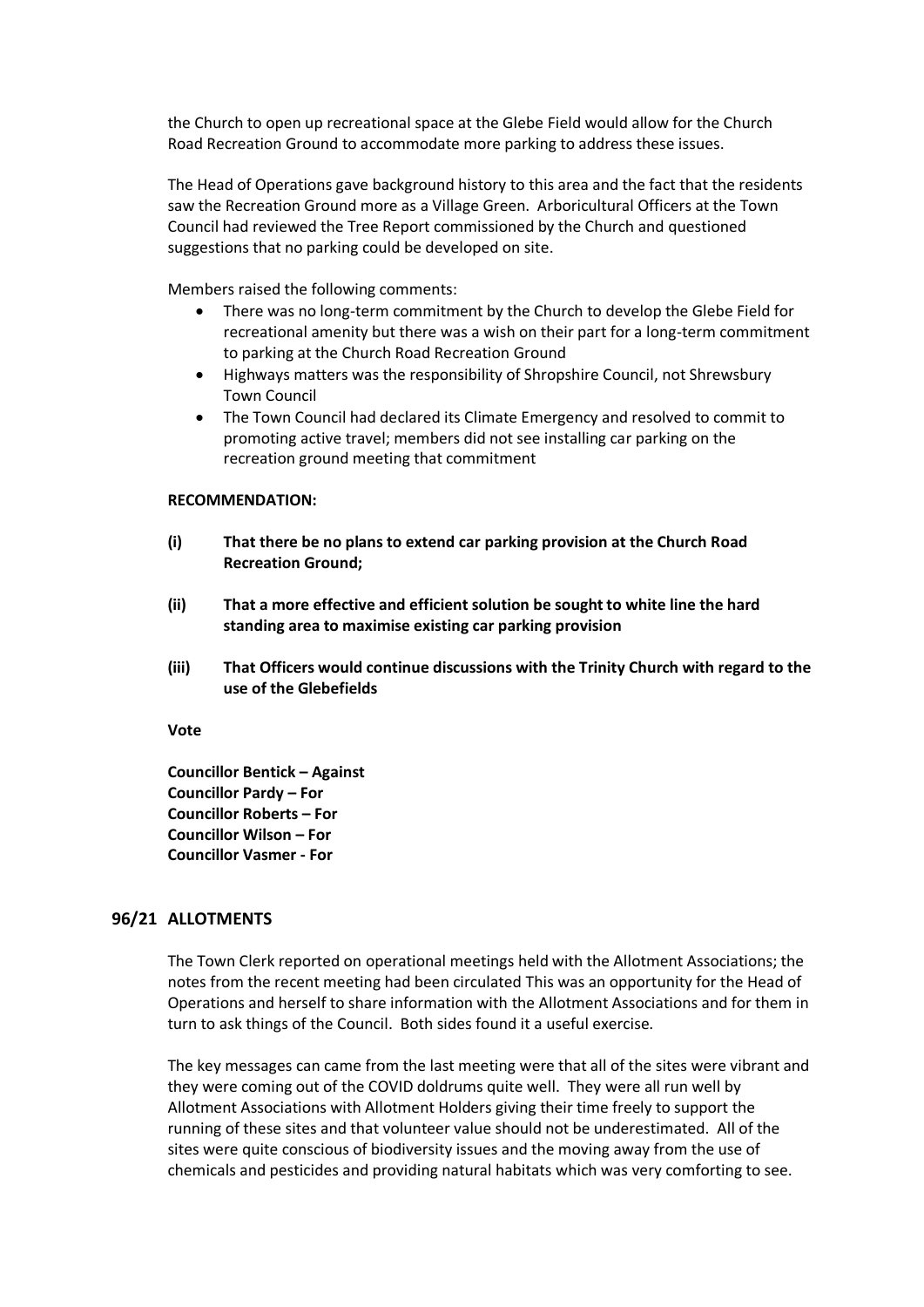There had been a discussion at the meeting about demand and whilst there was a strong waiting list, it was not a list that was running away with itself and beginning to trigger a need to find further land albeit this should be kept in the back of minds when future Site Management Plans start to be developed as the Local Plan Review is adopted and those parcels of land come through the planning system.

The Head of Operations echoed the Town Clerk's comments and offered a thank you to all the associations who were all volunteers whom without their hard work and dedication the Town Council would not have such a good number of allotments and plotholders. Their feedback was much appreciated and every penny that was taken through fees went back into allotments.

Councillor Bentick, an allotment holder himself, also echoed thanks for the dedication of the groups who operated the allotment sites. He had estimated there to be more than 200 on the waiting lists and as the country moved into a situation where there was potentially likely to be a global shortage of food, allotments were vital. He openly supported a possible increase in the number of allotments in Shrewsbury. If the numbers on the waiting list were to continue to be in high, he felt Council should consider this quite seriously.

Councillor Mosley reported that Castlefields Allotments Committee had been particularly complimentary towards the Town Clerk and the Head of Operations for the help, support and guidance they been given.

Councillor Vasmer was concerned about the expansion of the town and that areas possibly just outside the town being excluded from consideration for plots. The Town Clerk pointed out that all the areas outside of the Town were serviced by Parish Council which had the same statutory duty to consider allotment provision for its residents as the Town Council did and it was not the responsibility of the Town Council to meet and demand for allotments from outside its boundary.

# **RESOLVED:**

# **That the update be noted.**

# *Councillor Mosley & Councillor Vasmer left the meeting*

# **97/21 COMMUTED SUMS**

The Town Clerk gave an update on negotiations with developers and transfer arrangements:

- (a) *Copthorne Barracks Play and Open Space* offsite contributions to play (£30,498 £20498 for Shorncliffe Drive & £10000 for Silks Meadow – to be paid on 75% occupancy) and open space (£115,000 for sports pitches & associated facilities at County Ground – paid on 50% occupancy)
- (b) *Barratt Homes/Bovis Homes – Mytton Oak Road* Phase 1 adopted; Snagging Phase 2/3 commenced. The contracts for sealing and signature have been received and the Accountant is working out the final Commuted Sums to be paid on site. Then plan to start to proceed with the development of play on site.